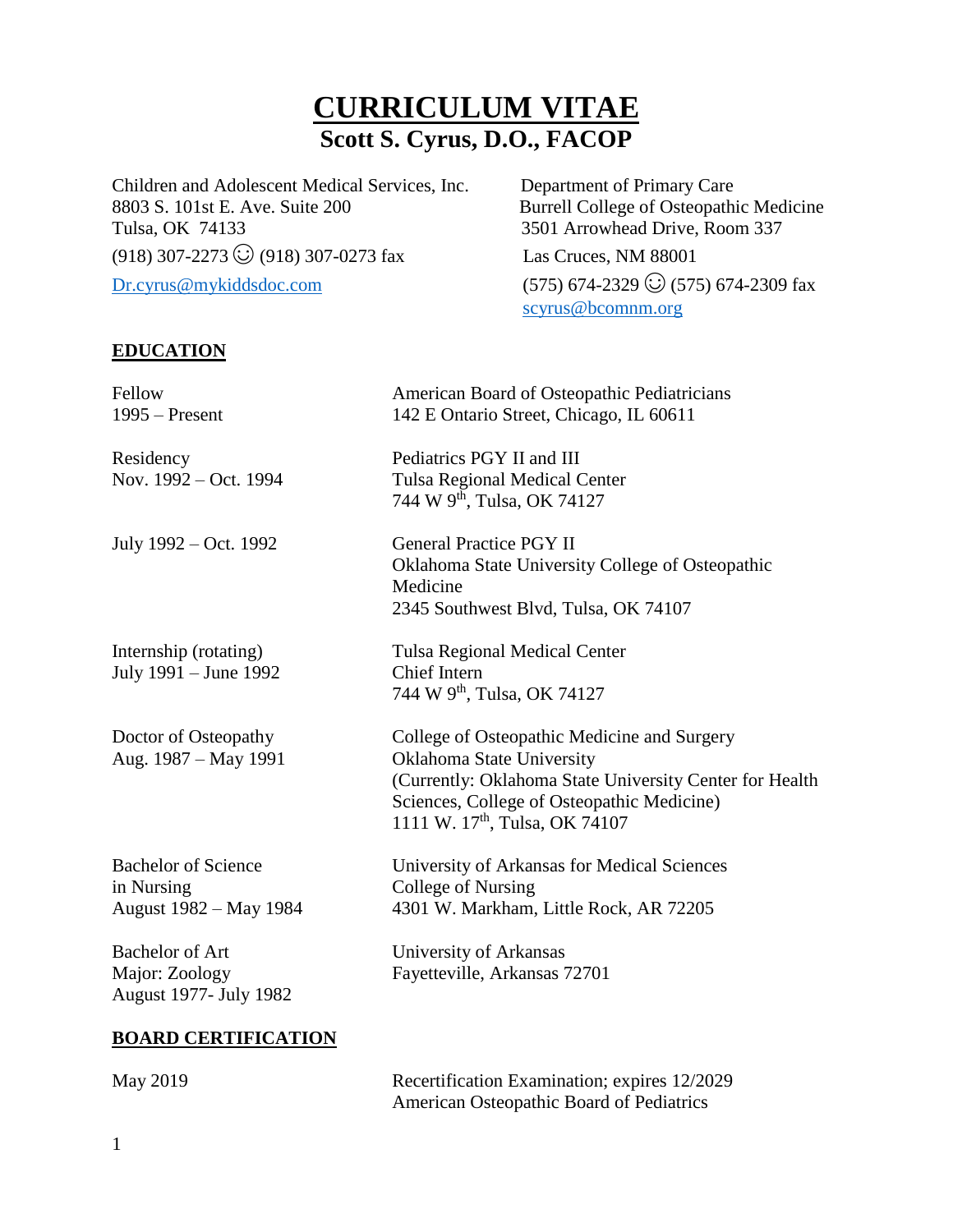| October 2009               | Recertification Examination; expires 12/2019<br>American Osteopathic Board of Pediatrics                                                                                                                            |
|----------------------------|---------------------------------------------------------------------------------------------------------------------------------------------------------------------------------------------------------------------|
| October 2002               | Recertification Examination; expires 12/2009<br>American Osteopathic Board of Pediatrics                                                                                                                            |
| December 1995              | <b>Board Initial Certification</b><br>American Osteopathic Board of Pediatrics                                                                                                                                      |
| <b>ACADEMIC EXPERIENCE</b> |                                                                                                                                                                                                                     |
| July 2020 to Present       | Professor and Founding Chief,<br><b>Division of Pediatrics</b><br>Department of Primary Care<br>Burrell College of Osteopathic Medicine at New Mexico<br>State University, Las Cruces, NM 88001                     |
| January 2016 to June 2020  | Associate Professor and Founding Chair/Chief,<br>Department/Division of Pediatrics<br>Department of Primary Care<br>Burrell College of Osteopathic Medicine at New Mexico<br>State University, Las Cruces, NM 88001 |
| 2000 to Present            | Adjunct Clinical Associate Professor, Department of<br>Pediatrics<br>Oklahoma State University Center for Health Sciences,<br>College of Osteopathic Medicine, Tulsa, OK 74127                                      |
| 2000-2004                  | Adjunct Clinical Associate Professor, Department of<br>Pediatrics<br>University of Oklahoma, Tulsa, OK                                                                                                              |
| PROFESSIONAL EXPERIENCE    |                                                                                                                                                                                                                     |
| July $1998 -$ Present      | Children and Adolescent Medical Services, Inc.<br>8803 S. 101 <sup>st</sup> E. Ave., Ste. 200<br>Tulsa, OK 74133<br><b>Company President</b>                                                                        |
| $1998 - 1999$              | <b>Healthcare Research Consultants</b><br>4619 S. Harvard Suite A<br>Tulsa, OK                                                                                                                                      |
| Oct. $1994 - July 1998$    | Hot Springs Pediatric Clinic<br>1920 Malvern<br>Hot Springs, AR                                                                                                                                                     |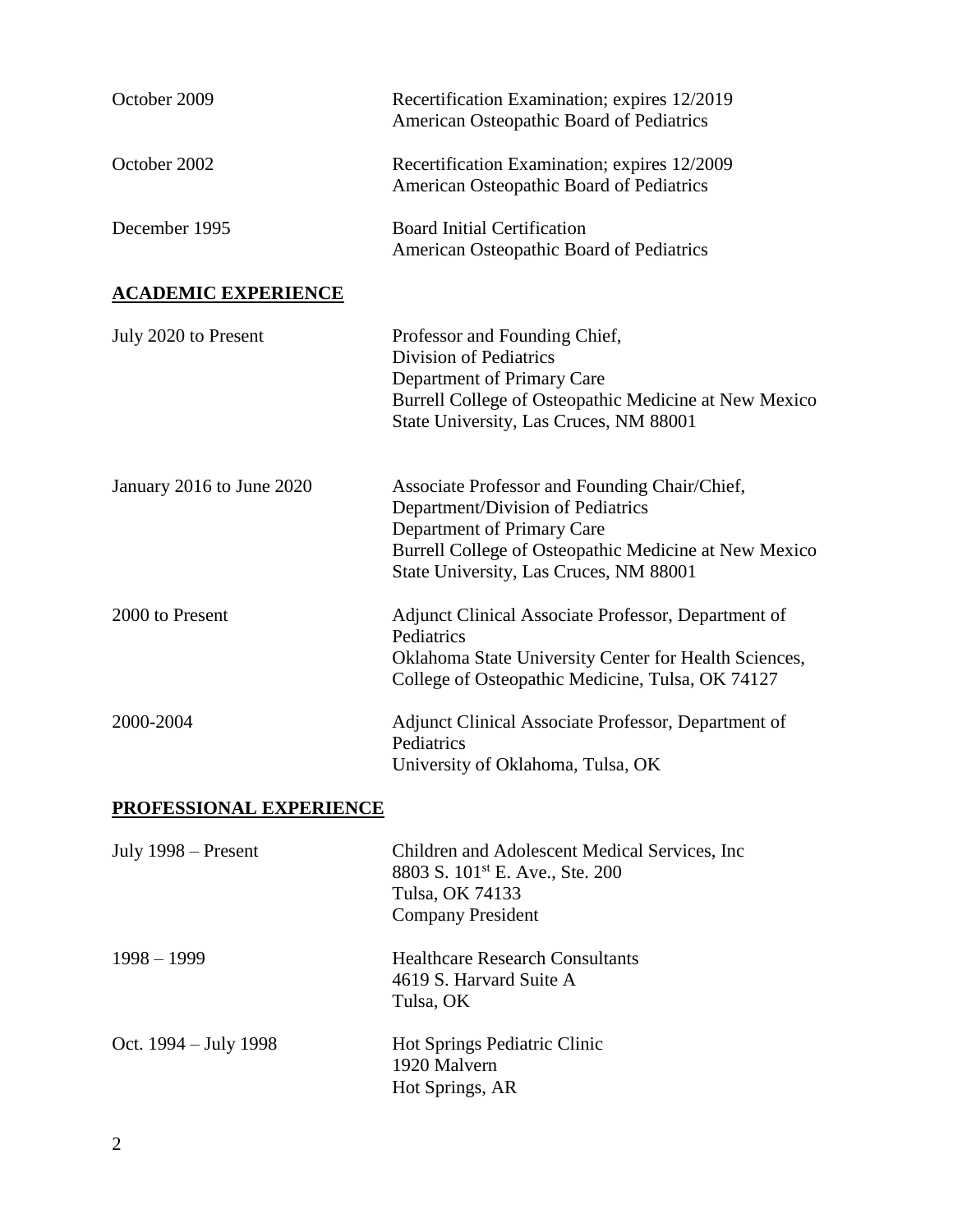| $1997 - 1998$          | University of Arkansas Preceptor<br><b>School of Nursing Services</b><br><b>RNP</b> Program<br>Little Rock, AR           |
|------------------------|--------------------------------------------------------------------------------------------------------------------------|
| $1997 - 1998$          | <b>PALS</b> Instructor<br>Hot Springs, AR                                                                                |
| 1995-1998              | <b>NALS</b> Instructor<br>Hot Springs, AR                                                                                |
| April 1993 – Oct. 1994 | <b>Neonatal Association of Tulsa</b><br>Tulsa, OK                                                                        |
| $1993 - 2003$          | Pediatric Advanced Life Support<br><b>Instructor/Provider</b><br>Tulsa, OK                                               |
| May 1984 - 1991        | <b>Registered Nurse</b><br>Emergency Room and Intensive Care Unit<br>St. Francis Hospital<br>6161 S Yale Tulsa, OK 74136 |
| $1989 - 1991$          | <b>Agency Registered Nurses</b><br><b>Nurse Finders</b><br>Tulsa, OK 74136                                               |

# **PROFESSIONAL SOCIETY MEMBERSHIPS**

| January 2019    | American Osteopathic Foundation                                       |
|-----------------|-----------------------------------------------------------------------|
| 2016 to Present | New Mexico Osteopathic Medical Association                            |
| 2006 to Present | Advocate for the American Osteopathic Association<br>Member           |
| 2006 to 2010    | American Academy of Pediatrics, Oklahoma Chapter<br>Member            |
| 1998 to Present | <b>Tulsa Osteopathic Medical Society</b>                              |
| 1998 to Present | Osteopathic Founder's Foundation                                      |
| 1995 to Present | American College of Osteopathic Pediatricians                         |
| $1993 - 1995$   | American Association of Osteopathic<br>Postgraduate Physician (AAOPP) |
| 1992 to Present | American Osteopathic Association (AOA)                                |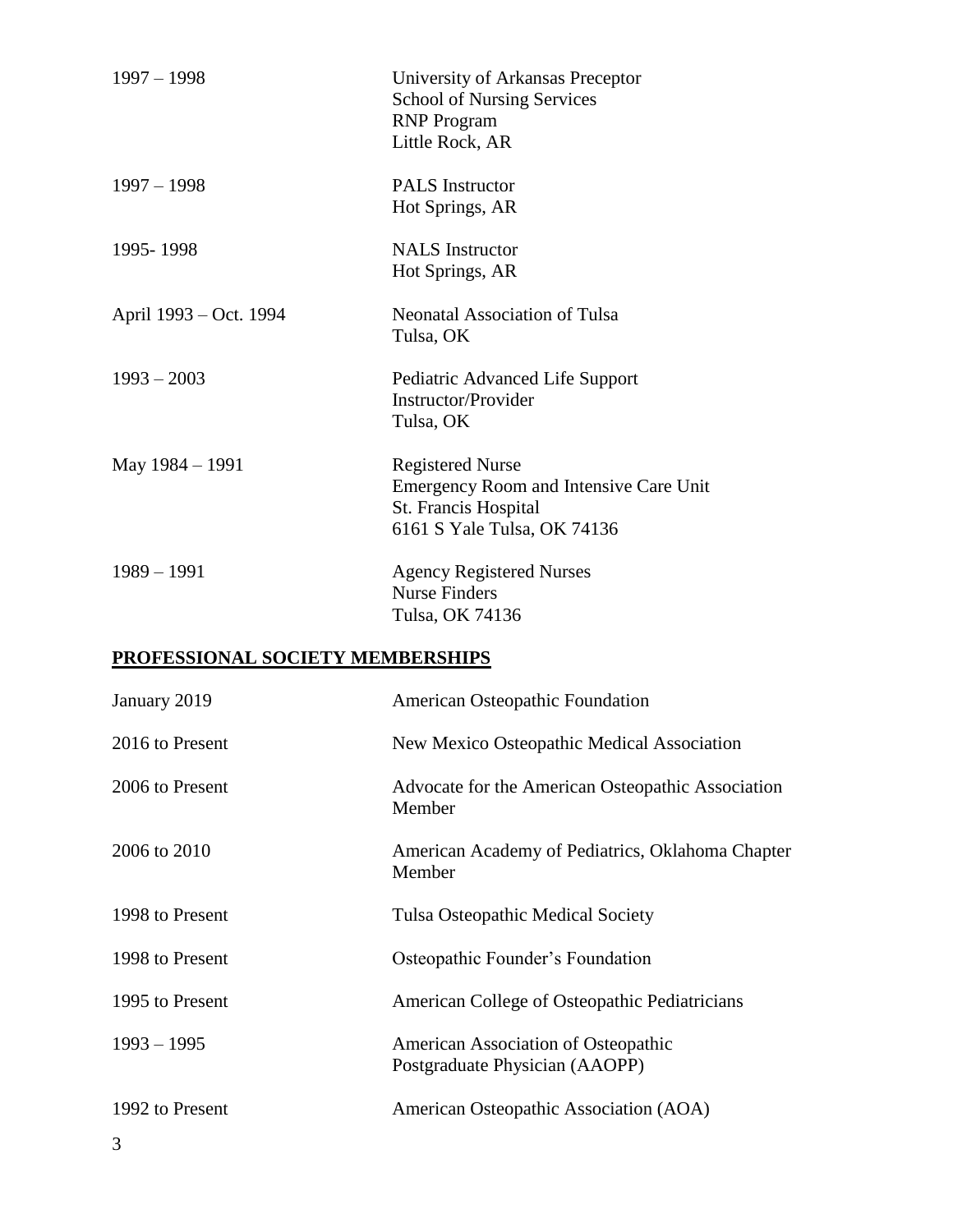| 1992 to Present             | Oklahoma Osteopathic Association (OOA)                                                                                                                                                                   |
|-----------------------------|----------------------------------------------------------------------------------------------------------------------------------------------------------------------------------------------------------|
| $1992 - 1995$               | American Academy of Osteopathy (AAO)                                                                                                                                                                     |
| $1991$ – Present            | Alumni Association – Oklahoma State University College<br>of Osteopathic Medicine (Lifetime Member)                                                                                                      |
| 1989 (renewed 2016)         | Sigma Sigma Phi Society Member                                                                                                                                                                           |
| $1987 - 1991$               | <b>Student Osteopathic Medical Association</b><br>(Secretary and Treasurer 1989)                                                                                                                         |
| 1983 to Present             | Sigma Theta Tau Society Member                                                                                                                                                                           |
| <b>CONTINUING EDUCATION</b> |                                                                                                                                                                                                          |
| September 2011 to Sept 2012 | American Osteopathic Association Health Policy<br>Fellowship, Ohio University Heritage College of<br><b>Osteopathic Medicine</b>                                                                         |
| 1998 to Present             | American Osteopathic Association OMED Yearly Meeting                                                                                                                                                     |
| 1998 to 2013                | Oklahoma Osteopathic Association Three Meetings Yearly                                                                                                                                                   |
| 1995 to 2018                | American College of Osteopathic Pediatricians Two<br><b>Meetings Yearly</b>                                                                                                                              |
| 1998 to Present             | Third Year Medical Student for Monthly Office Rotation                                                                                                                                                   |
| <b>OSTEOPATHIC LICENSES</b> |                                                                                                                                                                                                          |
| March 2016 to Present       | Osteopathic Physician and Surgeon<br>Licensed by the New Mexico State Board of<br><b>Osteopathic Examiners</b><br>Toney Anaya Building, 2550 Cerrillos Road, Second Floor<br>Santa Fe, New Mexico, 87504 |
| July 1992 to Present        | Osteopathic Physician and Surgeon<br>Licensed by the Oklahoma State Board of<br><b>Osteopathic Examiners</b><br>4848 N Lincoln Blvd #100, Oklahoma City, OK 73105                                        |
| 1994-2003                   | Arkansas Board Osteopathic Examiners<br>1401 W Capital Ave, Suite 340, Little Rock, AR 72201                                                                                                             |
| <b>CIVIC ORGANIZATION</b>   |                                                                                                                                                                                                          |
|                             |                                                                                                                                                                                                          |

Rotary of Tulsa, Sunrise Club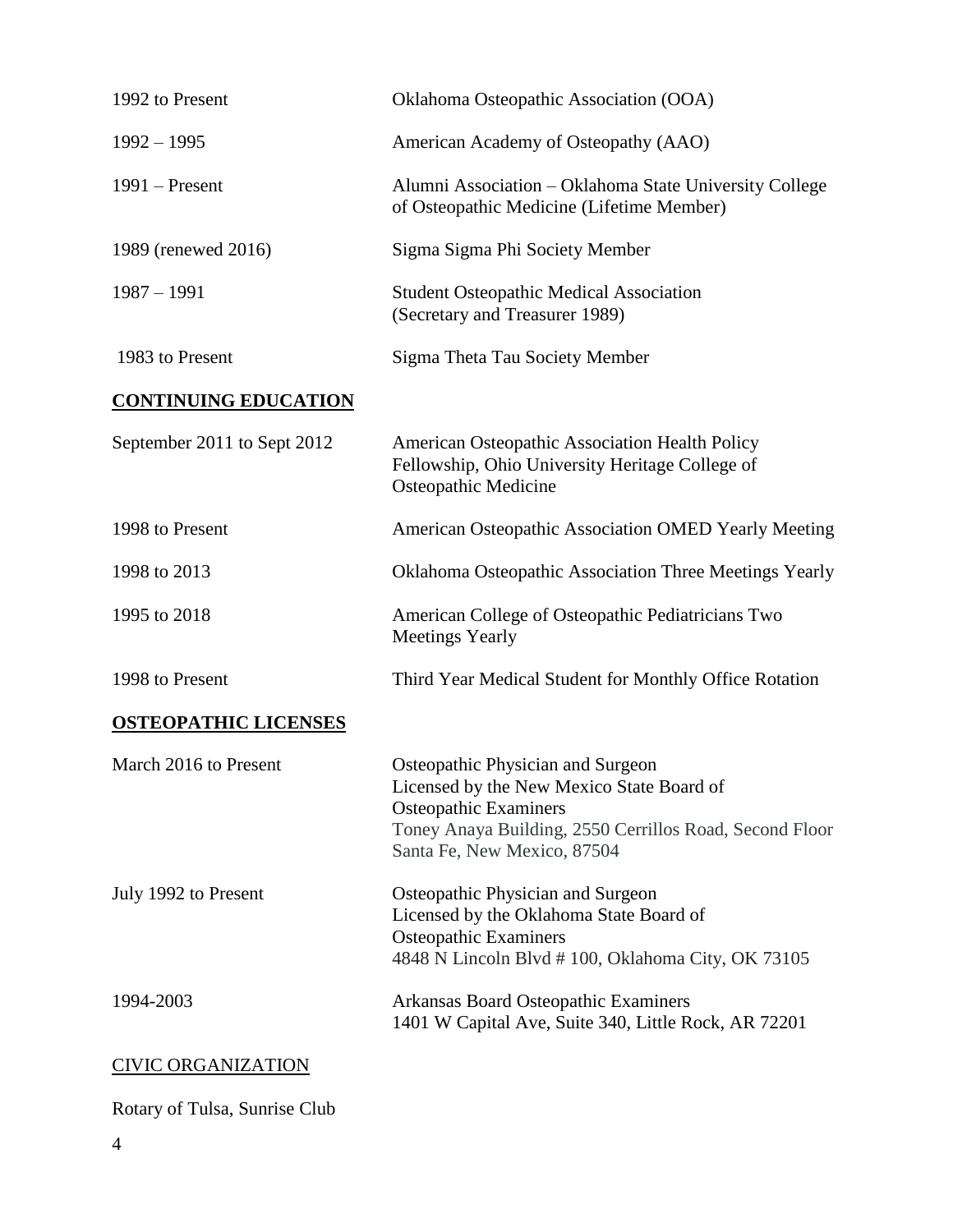| 2015 to 2017    | <b>Sunrise Rotary Foundation Board Member</b> |
|-----------------|-----------------------------------------------|
| 2008-2009       | Sergeant of Arms                              |
| 2005            | <b>Rotary International Delegate</b>          |
| 2004-2005       | President                                     |
| 2003-2004       | President-elect                               |
| 2004            | Paul Harris Fellow, Rotary International      |
| 2001 to Present | Rotary of Tulsa, Sunrise Club Member          |

### **BOARDS CURRENTLY SERVING**

| January 2019 to Present                                                    | <b>American Osteopathic Foundation</b><br><b>Board of Directors</b>                               |
|----------------------------------------------------------------------------|---------------------------------------------------------------------------------------------------|
| February 2019                                                              | <b>Hearts of Autism Las Cruces</b>                                                                |
| July 2018 to Present                                                       | United Federation of Osteopathic Societies;<br>Secretary/Treasurer                                |
| October 2016 to Present<br>October 2017 to 2019<br>October 2016 to Present | New Mexico Osteopathic Medical Association Member<br>President<br><b>Board of Trustees Member</b> |

## **BOARDS SERVED**

|                          | Osteopathic Founder's Foundation                                            |
|--------------------------|-----------------------------------------------------------------------------|
| 2019 to January 2020     | Immediate Past Chairman                                                     |
| 2016 to 2018             | <b>Board Chairman</b>                                                       |
| 2014 to Present          | <b>Board of Trustees Member</b>                                             |
| May 2016 to March 2020   | New Mexico Osteopathic Political Action Committee<br><b>Committee Chair</b> |
| July 2015 to March 2017  | Rotary of Tulsa Sunrise Foundation Board Member                             |
|                          | American College of Osteopathic Pediatricians                               |
| April 2015 to April 2017 | <b>Immediate Past President</b>                                             |
| April 2013 to April 2015 | President                                                                   |
| March 2011 to April 2013 | <b>President Elect</b>                                                      |
| February 2009 to 2011    | Secretary/Treasurer                                                         |
| July 2007 to Present     | <b>Board of Trustees Member</b>                                             |
| 2001-2007                | Director, Continue Medical Education Committee                              |
|                          | <b>Oklahoma Osteopathic Association</b>                                     |
| 2011 to 2012             | <b>Past President</b>                                                       |
| 2010 to 2011             | President                                                                   |
| 2009 to 2010             | President-elect                                                             |
| 2008 to 2009             | <b>Vice President</b>                                                       |
| 2001 to Present          | <b>Board of Trustees Member</b>                                             |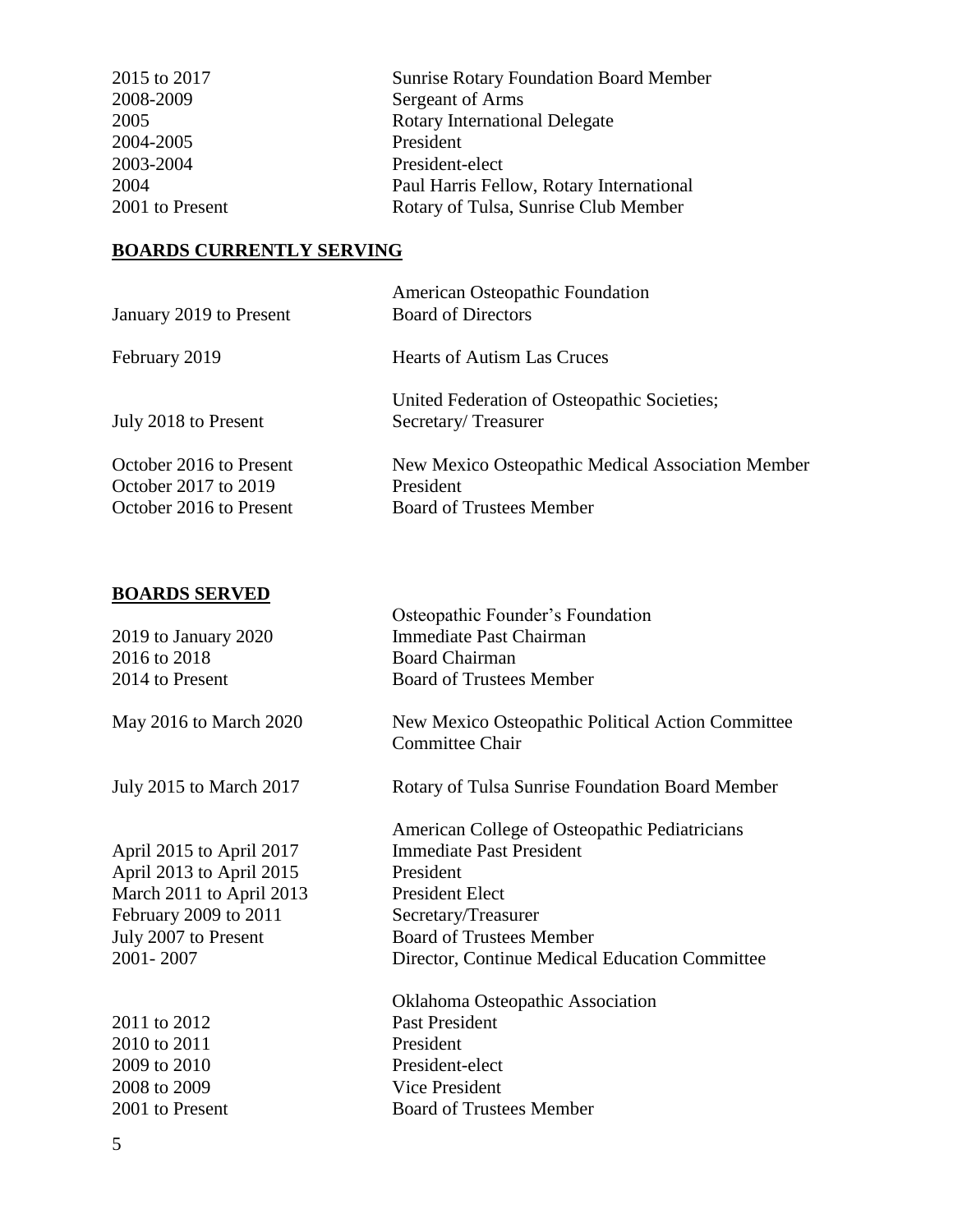| 2001 to Present                                        | Bureau Membership                                                                                                                                                                                                                                      |  |
|--------------------------------------------------------|--------------------------------------------------------------------------------------------------------------------------------------------------------------------------------------------------------------------------------------------------------|--|
| 2003-2004<br>2002-2003<br>2000-2004                    | Tulsa Osteopathic Medical Society<br>President<br>Vice President<br><b>Board of Trustees Member</b>                                                                                                                                                    |  |
| <b>PEDIATRIC DEPARTMENT CHAIR</b>                      |                                                                                                                                                                                                                                                        |  |
| 2000 to 2016<br>1999-2000                              | Hillcrest Hospital South (formerly SouthCrest Hospital)<br>8801 S.101 <sup>st</sup> E. Ave, Tulsa, OK 74133<br>Tulsa Regional Medical Center (Currently Oklahoma State<br><b>University Medical Center)</b><br>744 W 9 <sup>th</sup> , Tulsa, OK 74127 |  |
|                                                        | PHILANTHROPIC ENGAGEMENTS                                                                                                                                                                                                                              |  |
| February 2003<br>September 2003 and 2008               | Winterset Poetry of Pearls, Osteopathic Founder's<br><b>Foundation Honorary Chairperson</b><br><b>Emergency Infant Services Honorary Chairperson</b>                                                                                                   |  |
| <b>COMMUNITY SERVICE</b>                               |                                                                                                                                                                                                                                                        |  |
| November 2019<br>April 2019<br>April 2017, 2018, 2019  | Dona Ana Arts Council's 48 <sup>th</sup> Annual Renaissance<br>ArtsFaire volunteer contributor.<br>Hearts of Autism Walk/Run Facilitated Contribution<br>Mesilla Valley Rotary Talent Show Facilitated                                                 |  |
| May 2018<br>May 2016 to Present<br>May 2016 to Present | Contributions<br>Las Cruces Cleft Palate Clinic<br>Annual Boy Scout Physical Troop 185 Tulsa, OK<br>Annual Boy Scout Physical Troop 173 Las Cruces, NM                                                                                                 |  |
| <b>COMMITTEES &amp; APPOINTMENTS</b>                   |                                                                                                                                                                                                                                                        |  |
| 2020 to Present<br>2017 to Present                     | <b>AOA Bureau of Federal Health Programs</b><br>AOA House of Delegate Bureau on Credentials; Vice-chair                                                                                                                                                |  |
| 2017 to 2020                                           | <b>AOA Bureau of State Government Affairs</b>                                                                                                                                                                                                          |  |

2017 to Present NMOMA Representative to House Delegate to the

Workgroup

Societies

American Osteopathic Association

January 2016 to Present Hillcrest Hospital South Credentials Committee Chair 2015 to 2017 AOA Early Childhood Development Curriculum

2015 to 2017 ACOP Vaccine Committee Chair 1/2014 to 12/2015 Hillcrest Hospital South Past Chief of Staff 2013 AOA Conventional Chair for Las Vegas OMED Exposition 1/2012 to 12/2013 Hillcrest Hospital South Chief of Staff 2012 to 2015 AOA Vice-chair of Bureau of Osteopathic Specialty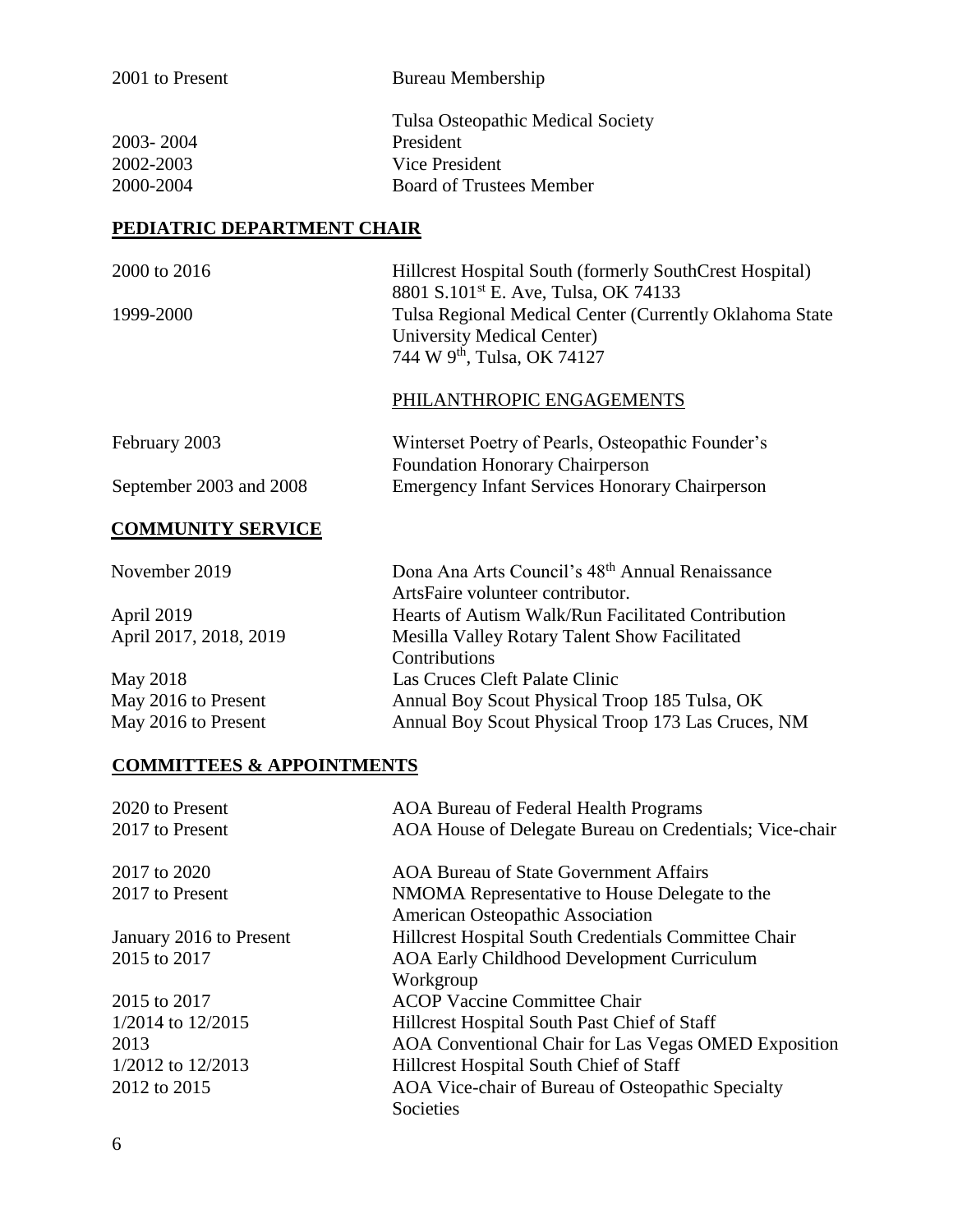2012 to 2015 AOA Bureau of Specialty Society Executive Committee 2011 to 2013 AOA Bureau of Membership 2011 to 2016 AOA Subcommittee on Ethics 2011 to 2014 AOA Task Force for Continuing Medical Education 2010 AOA National Project Team Strategic Partner 2010 to 2011 SouthCrest Hospital Vice Chief of Staff 2009 to 2013 AOA House of Delegate Chair Bureau on Credentials 2008 AOA House of Delegate Bureau on Credentials 2007 to 2016 **OOA House Delegate to the American Osteopathic** Association 2007 to Present Oklahoma Health Care Authority Child Health Advisory Task Force 2002-2006 and 2015 OOA House Alternate Delegate to the AOA 2006 to 2012 SouthCrest Hospital Quality Assurance Committee 2005 to 2007 Oklahoma Health Care Authority Task Force for Prenatal and Pediatric Issues 2004 to 2010 Saint Francis Hospital Nursery Peer Review Committee 1999 to 2011 Physician's Leadership Group, SouthCrest Hospital 1999-2000 Tulsa Regional Medical Center Medical Executive Committee

#### **Burrell College of Osteopathic Medicine Appointments & Committees**

| May 2020 to Present | <b>Faculty Grievance Committee</b>                        |
|---------------------|-----------------------------------------------------------|
| May 2020 to Present | Communication and Collaboration, Co-Chair                 |
| May 2019 to Present | <b>CME Director, Annual Regional CME Conference</b>       |
| May 2018            | Peer Instructional Support Program                        |
| May 2018 to present | Chair Student Code of Conduct and Professionalism         |
| 2018 to present     | Committee                                                 |
| 2018 to present     | <b>Faculty Promotions and Evaluations Committee</b>       |
| 2016 to 2020        | <b>Admissions Governance Council Member</b>               |
| April 2017          | <b>BCOM Medical Student Research Day Committee Member</b> |
| 2016 to 2018        | Calendar and Schedule Committee Co-Chair                  |
| 2016 to 2018        | <b>Research Committee Member</b>                          |

### **AWARDS and RECOGNITIONS**

| 2020 | George W. Northup Educator of the Year Award          |
|------|-------------------------------------------------------|
|      | Student Osteopathic Medical Association (SOMA)        |
|      | Foundation                                            |
| 2019 | George W. Northup Educator of the Year Award Finalist |
|      | <b>SOMA</b> Foundation                                |
| 2019 | Physician of the Year                                 |
|      | Osteopathic Founder's Foundation, Tulsa, OK           |
| 2013 | Osteopathic Advocacy Award                            |
|      | Tulsa Osteopathic Medical Society, Tulsa, OK          |
| 2009 | <b>AOA</b> Mentor of the Year Finalist                |
|      |                                                       |

7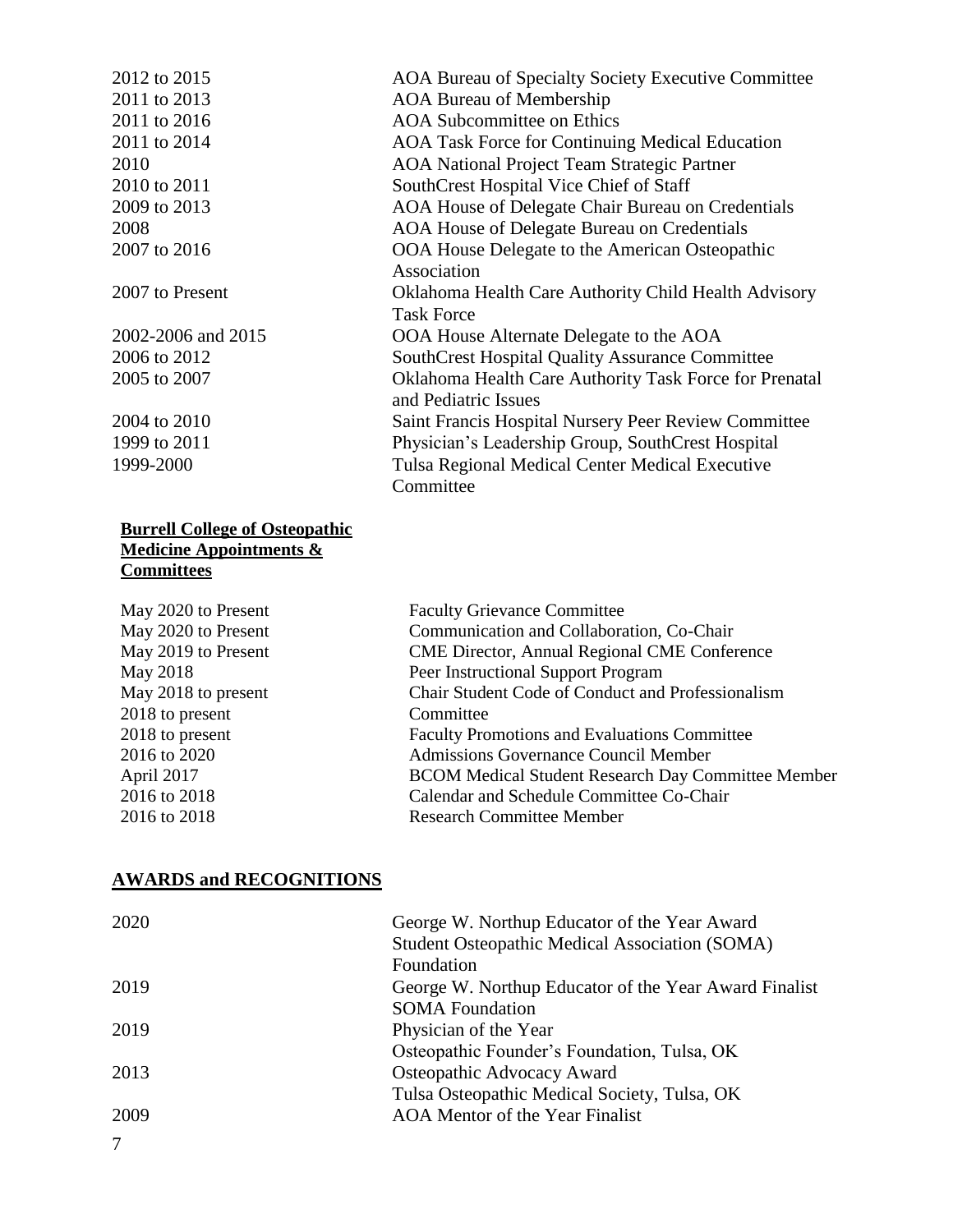| 2007 to 2015         | Inductee to the AOA Mentor Hall of Fame<br>State of Oklahoma Legislature Doctor of the Day                                                                                                             |  |  |
|----------------------|--------------------------------------------------------------------------------------------------------------------------------------------------------------------------------------------------------|--|--|
| <b>PRESENTATIONS</b> |                                                                                                                                                                                                        |  |  |
| October 2019         | <b>OMED</b> American Osteopathic Association<br>"Pediatric Milestones Development/Screening"<br>"Pediatric Milestones Development Case Discussions"<br>"Pediatric Vaccine Update and Panel Discussion" |  |  |
| October 2019         | NMOMA 39 <sup>th</sup> Annual Balloon Fiesta Medical Symposium<br>"Pediatric Psychosocial Problems and Gender Identity"                                                                                |  |  |
| May 2019             | San Diego State University, Aztec Pre-Health Conference<br>"What is a D.O. and What D.O. We D.O."                                                                                                      |  |  |
| April 2018           | Pediatric Psychosocial Issues and Gender Identifications<br>What Can We D.O.; Ben Archer Community Action<br>Network, Dona Anna, NM                                                                    |  |  |
| December 2017        | Domestic Abuse & Infant Brain Development<br>What Can We D.O.; Welcome Baby Community Baby<br>Shower, BCOM                                                                                             |  |  |
| September 2017       | Pediatric Adverse Events; Absentee Shawnee Tribe Health<br>Event                                                                                                                                       |  |  |
| April 2017           | Food and Drug Administration (FDA) Expert Roundtable<br>on Pediatric OTC and Opioid Cough Suppressants                                                                                                 |  |  |
| April 2017           | Panel Presenter: Maternal Vaccines & Baby's Benefits<br><b>ACOP Spring Conference</b>                                                                                                                  |  |  |
| October 2016         | Nicotine Poisoning<br><b>NMOMA Fall Meeting</b>                                                                                                                                                        |  |  |
| October 2015         | Early Childhood Development<br><b>OMED National Conference, Orlando, FL</b>                                                                                                                            |  |  |
| August 2015          | ICD-10 What to DO in less than 60 days<br>Oklahoma Osteopathic Association Summer CME,<br>Branson, MO                                                                                                  |  |  |
| October 2012         | <b>AOA OMED Health Policy Fellowship Poster Presentation</b><br><b>First Place Award Winner</b>                                                                                                        |  |  |
| March 2012           | American College of Osteopathic Pediatricians                                                                                                                                                          |  |  |
| January 2012         | Oklahoma Osteopathic Association Winter CME, Tulsa,<br>OK                                                                                                                                              |  |  |
| October 2011         | American Academy of Pediatrics, Boston, MA                                                                                                                                                             |  |  |
| March 2004           | American College of Osteopathic Pediatricians                                                                                                                                                          |  |  |

### **PUBLICATION**

October 2011 JAOA • Supplement 6 • Vol. 111 • No 10 • October 2011 • S17; Protecting the World Against Meningitis: New Recommendations From the ACIP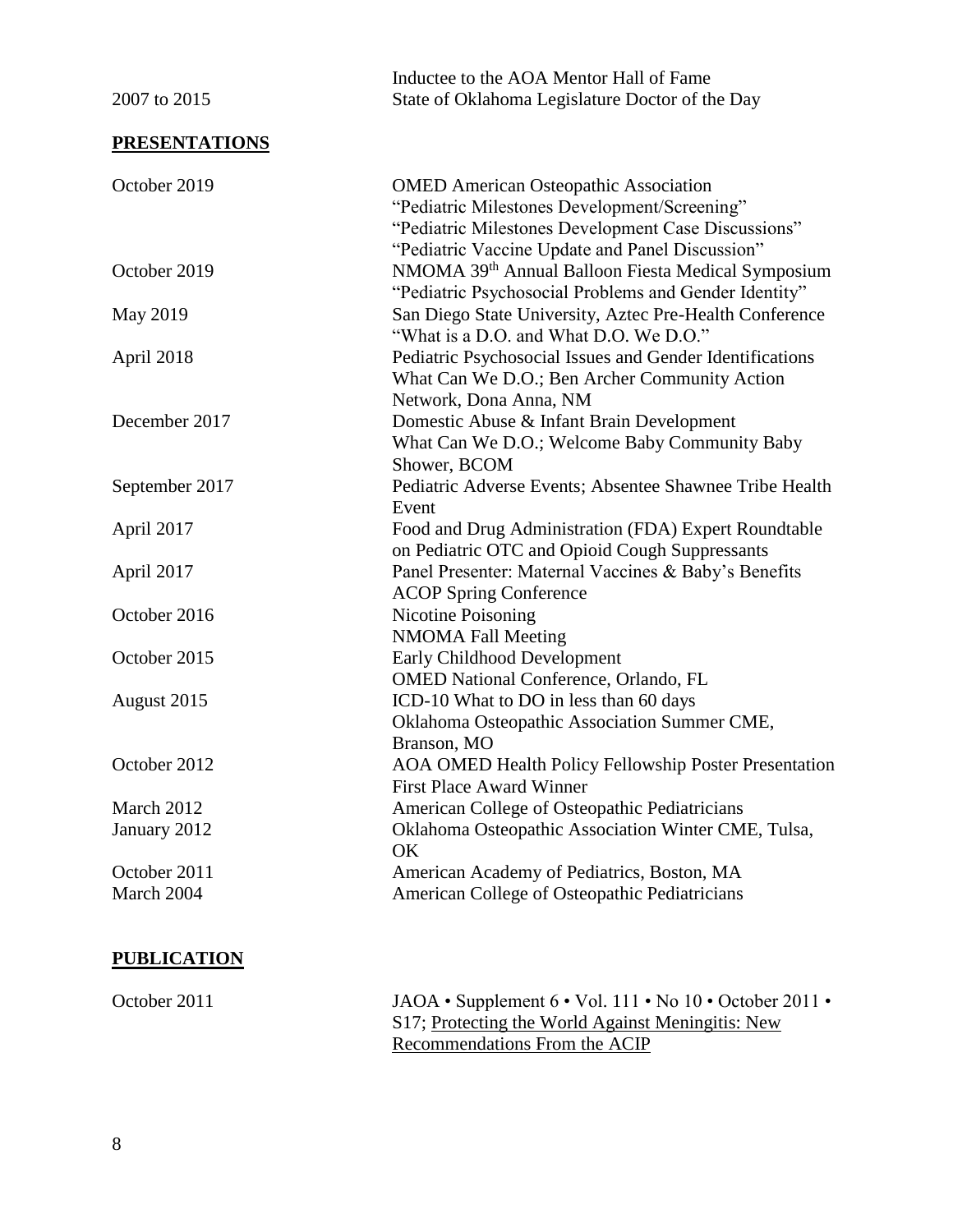## **RESEARCH**

| Case report on Rare Genetic Disorders: Trisomy 7<br>Mosaicism; currently in development                                                                                                                               |  |
|-----------------------------------------------------------------------------------------------------------------------------------------------------------------------------------------------------------------------|--|
| Case report on Rare Genetic Disorders: Epidermolysis<br>Bullosa in a Pediatric Native American, currently in<br>development                                                                                           |  |
| An Open-Label, Multicenter, Non-Comparative Study of<br>Gatifloxacin in the Treatment of Recurrent Otitis Media<br>and Acute Otitis Media. Treatment Failures in Children                                             |  |
| A Randomized, Double-blind, Parallel Group, Comparison<br>Study of Inhaled Fluticasone Propionate (88 mcg BID)<br>Versus Montelukast Sodium (10 mg QD), in Subjects<br><b>Currently Receiving Beta-Agonists Alone</b> |  |
| A Multicenter, Double-Blind, Randomized, Parallel-Group<br>Chronic Asthma Study Comparing Montelukast With<br>Placebo in Two-to-Five-Year-Old Patients                                                                |  |
| A Single-Blind Randomized Comparative Study of Single<br>Dose (IM) Ceftriaxone and Single-Dose (IM) Benzathine<br>Penicillin G for the Treatment of Streptococcal Pharyngitis<br>in Children                          |  |
|                                                                                                                                                                                                                       |  |
| St. Francis South Hospital<br>10501 E 91st St, Tulsa, OK 74133                                                                                                                                                        |  |
| Hillcrest Hospital South (formerly SouthCrest)<br>8801 S 101 <sup>st</sup> E Ave. Tulsa, Ok 74133                                                                                                                     |  |
| Oklahoma State University Medical Center (formerly Tulsa<br><b>Regional Medical Center)</b><br>744 W 9 <sup>th</sup> , Tulsa, OK 74127                                                                                |  |
| St Francis Hospital, 6161 S Yale, Tulsa, OK 74136                                                                                                                                                                     |  |
| Hillcrest Medical Center, 1120 S. Utica, Tulsa, OK 74104                                                                                                                                                              |  |
| St John Medical Center, 1923 S Utica, Tulsa, OK74104                                                                                                                                                                  |  |
|                                                                                                                                                                                                                       |  |

# **RELIGIOUS AFFLIATION**

| September 2019 to Present | First United Methodist Church, Bixby, OK |
|---------------------------|------------------------------------------|
|---------------------------|------------------------------------------|